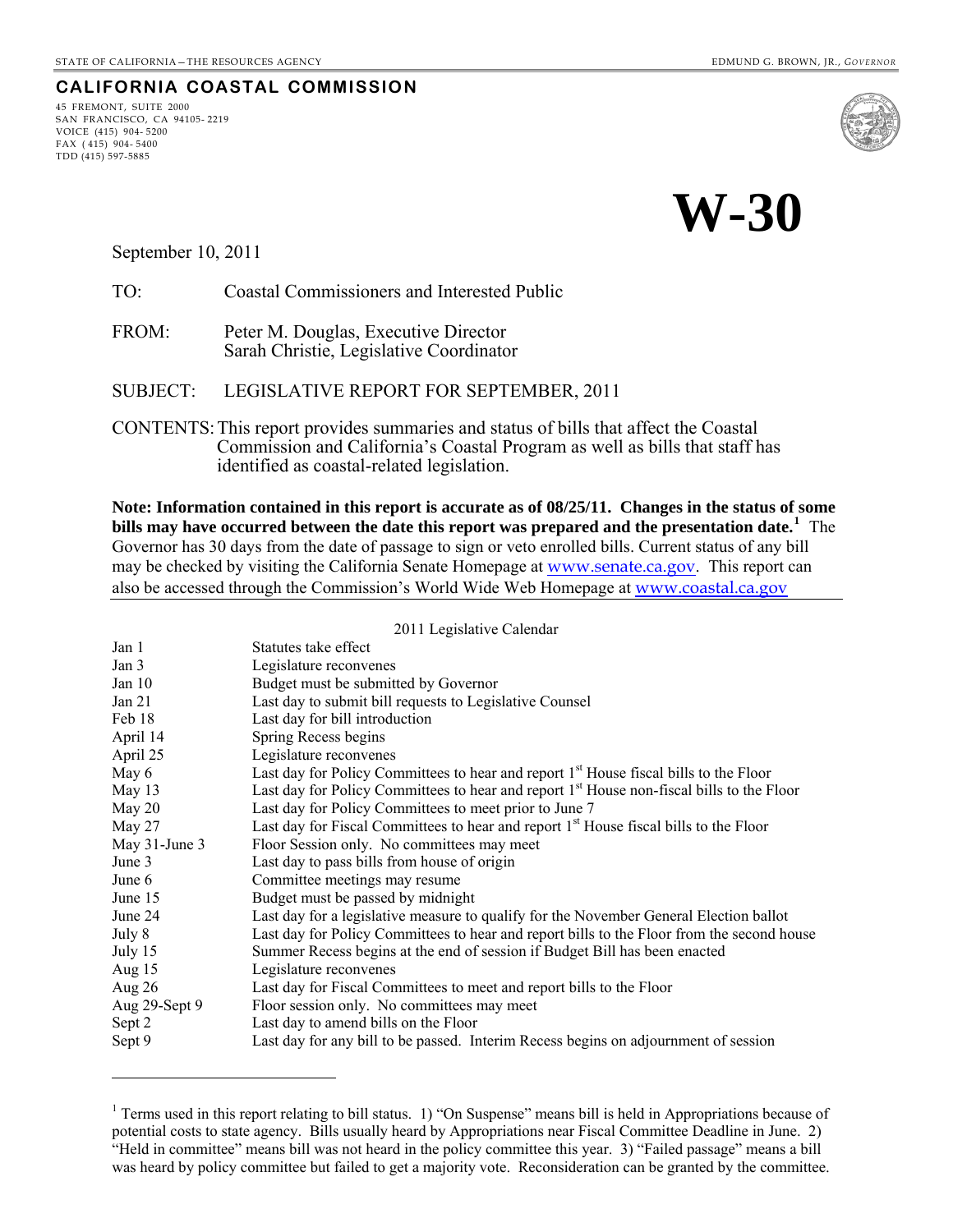# **PRIORITY LEGISLATION**

# **AB 95 (Committee on Budget) Budget: resources**

In relevant part, this bill provides immunity to a public entity and/or a public employee for injury or damage either caused by a condition of public property occurring at a state park system unit that is designated as closed, partially closed, or subject to service reduction by the department. This immunity applies notwithstanding the fact that the public has access, whether invited or uninvited, to the state park system unit, and notwithstanding that the department may take actions such as patrols, inspections, maintenance, and repairs necessary to protect the state park system unit facilities and resources from deterioration, damage, or destruction. Other, preexisting statutory immunities would probably also apply to many claims that are covered by this new immunity, but they all have specific criteria that need to be satisfied in order to apply. Under this bill, all that needs to be established for the new immunity to apply is that the park where the injury occurred was either closed, partially closed, or subject to service reductions.

| Introduced    | 01/10/11                                                           |
|---------------|--------------------------------------------------------------------|
| Last Amended  | 03/17/11                                                           |
| <b>Status</b> | Chaptered with the Secretary of State, Statutes of 2011, Chapter 2 |

#### **AB 206 (Harkey), Coastal resources: fireworks displays**

This bill would provide that a fireworks display conducted by a public entity does not constitute "development" as defined by the Coastal Act. *Amendments on 3/24 expand the bill to exempt fireworks displays from CEQA, replace the term "public entity" with the term "municipal fireworks display," and define it as follows:* 

"*a public display of fireworks conducted, organized, or sponsored by a city or county."*

| <b>Commission position Oppose</b> |                                              |
|-----------------------------------|----------------------------------------------|
| Last Amended                      | 03/24/11                                     |
| <b>Status</b>                     | Held in Assembly Natural Resources Committee |
| Introduced                        | 01/27/11                                     |

#### **AB 337 (Monning) Ocean Protection Council: sustainable seafood**

This bill would require the Ocean Protection Council to develop and implement a voluntary sustainable seafood program for the state, including a marketing assistance program for seafood caught in California that follows the protocols established by the program.

| Introduced    | 02/10/11 |
|---------------|----------|
| Last Amended  | 06/20/11 |
| <b>Status</b> | Enrolled |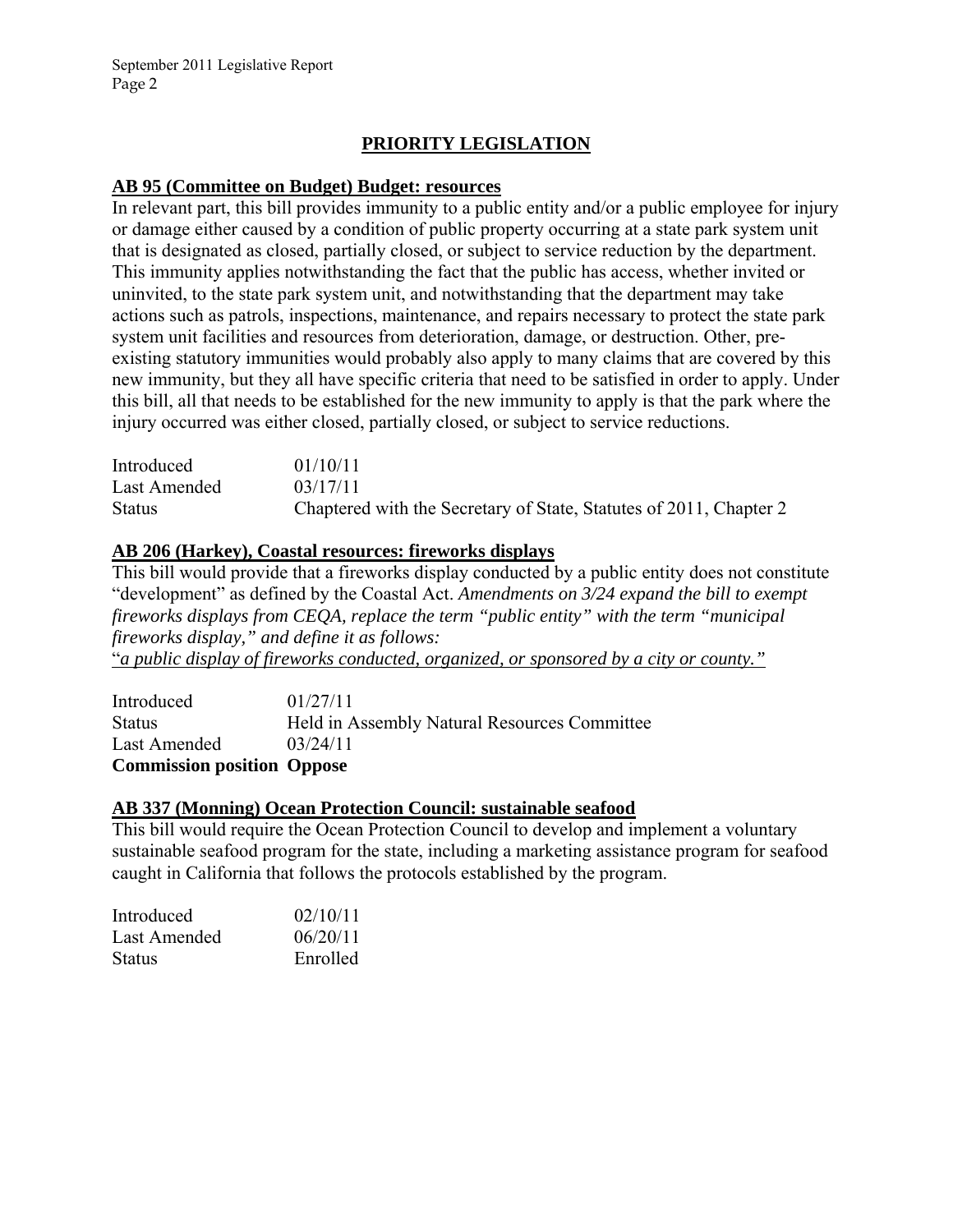# **AB 376 (Fong) Shark fins**

This bill would make it a crime to possess, sell, trade, offer for sale or distribute a detached shark fin in any form, other than one that has been obtained from a shark landed lawfully with a commercial or recreational license or permit. Amendments taken on 5/19 would delay the bill from taking effect until January 1, 2013.

| <b>Commission position Support</b> |                                                |
|------------------------------------|------------------------------------------------|
| <b>Status</b>                      | Senate Appropriations Committee, Suspense File |
| Last Amended                       | 05/19/11                                       |
| Introduced                         | 02/10/11                                       |

#### **AB 484 (Alejo) Land use: natural resources: transfer of long term management funds**

This bill would authorize funds set aside for the long-term management of any lands or easements conveyed to a nonprofit organization to also be conveyed directly to the nonprofit organization. The bill also provides that the funds shall revert to the state or local public agency if the nonprofit ceases operations, is dissolved, becomes insolvent or fails to perform its duties. *Amendments of 5/27 allow the state to contract with a third party to review qualifications of a non-profit, to review reports, and/or to evaluate land management practices.* 

| Introduced    | 02/10/11                                                              |
|---------------|-----------------------------------------------------------------------|
| Last Amended  | 0.5/27/11                                                             |
| <b>Status</b> | Senate Natural Resources and Wildlife Committee, hearing cancelled at |
|               | request of author. This is a 2-year bill.                             |

#### **AB 565 (Monning) Conservation: State Coastal Conservancy**

This bill would authorize the State Coastal Conservancy to award a grant to a for-profit company for the removal of the San Clemente dam if .the Conservancy determined that no public agency or non-profit entity could achieve the same result.

| Introduced    | 02/16/11                                       |
|---------------|------------------------------------------------|
| Last Amended  | 04/25/11                                       |
| <b>Status</b> | Senate Appropriations Committee, Suspense File |

#### **AB 587 (Gordon) Public works: volunteers**

This bill would extend until 2017 the sunset provision in existing law that allows volunteers, volunteer coordinators and California Conservation Corps staff to work for free or for less than prevailing wage on projects that are funded in whole or in part by public funds.

| Introduced    | 02/17/11 |
|---------------|----------|
| Last amended  | 03/29/11 |
| <b>Status</b> | Enrolled |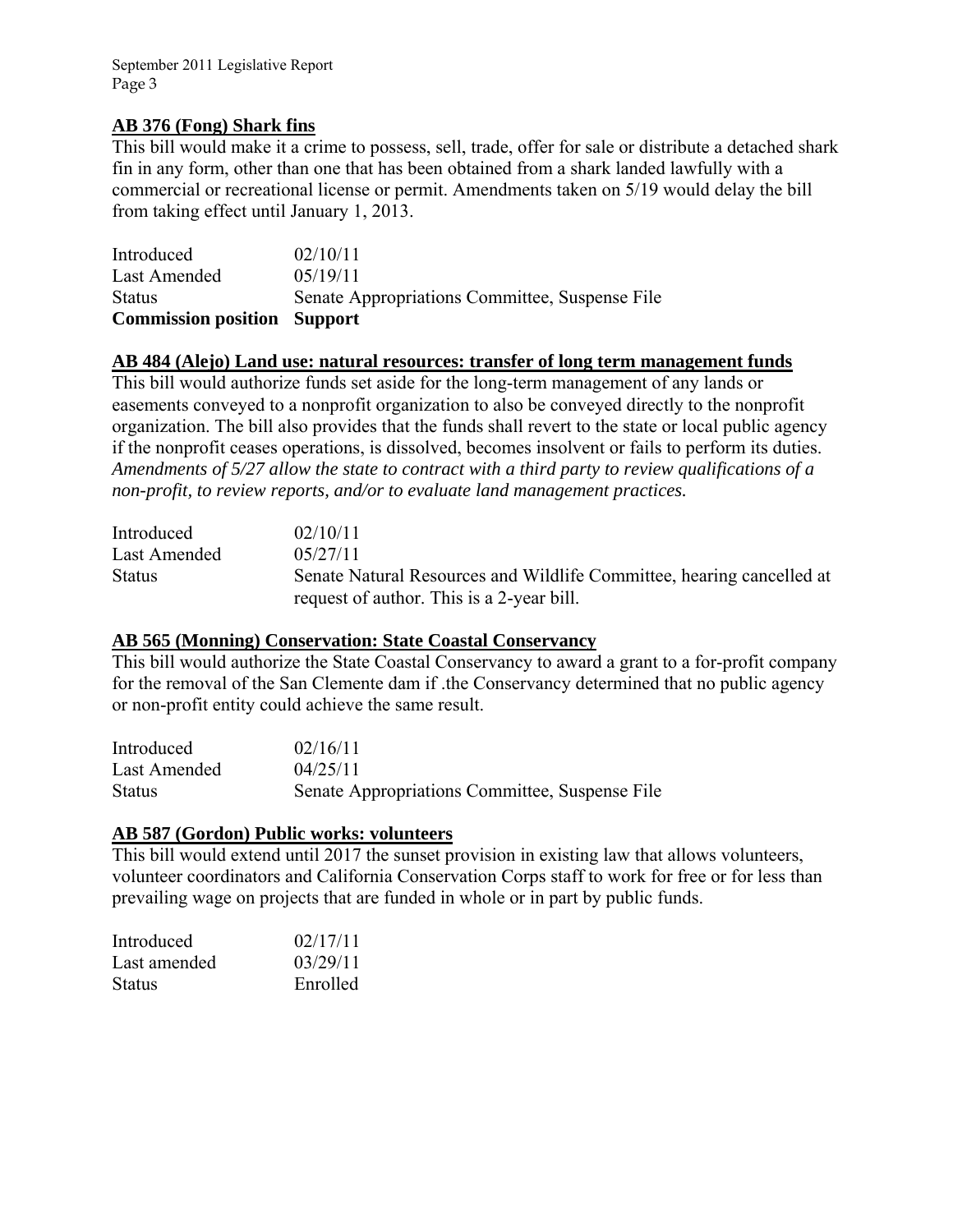# **AB 971 (Monning) Sea otter fund**

This bill would allow taxpayers to designate on their state tax returns that a specified amount in excess of their tax liability be transferred to the California Sea Otter Fund, which would be created by this bill. The money in that fund would be allocated to the Department of Fish and Game for the purposes of establishing a sea otter fund, and to the California Coastal Conservancy for competitive grants and contracts for research, projects, and programs related to the Federal Sea Otter Recovery Plan or improving the near-shore ocean ecosystem.

| Introduced    | 02/18/11 |
|---------------|----------|
| Last Amended  | 04/25/11 |
| <b>Status</b> | Enrolled |

# **AB 1112 (Huffman) Oil spill prevention and administration fee**

This bill would raise the fee of \$.05 per-barrel of oil landed at a marine terminal to \$.07. The bill would require the OSPR administrator to conduct a screening mechanism and risk assessment of vessels engaged in fuel bunkering or lightering. Amendments of 5/25 require the State Auditor to audit the OSPAF fund by January 1, 2013.

| <b>Commission position Support</b> |                      |
|------------------------------------|----------------------|
| <b>Status</b>                      | Senate Third Reading |
| Last Amended                       | 07/12/11             |
| Introduced                         | 01/27/11             |

# **SB 1 (Kehoe) 22nd Agricultural Association: Del Mar Racetrack: sale of state property**

This bill would divide the 22<sup>nd</sup> Ag District in San Diego County into two separate entities. The newly created Agricultural District 22a would be comprised of the Del Mar Racetrack and Fair Grounds. The bill would authorize the Department of General Services to sell the assets of District 22a to the City of Del Mar, at which time Agricultural District 22a would be dissolved.

Introduced 12/06/10 Status Senate Government Organization Committee and Rules Committee. This is a 2-year bill.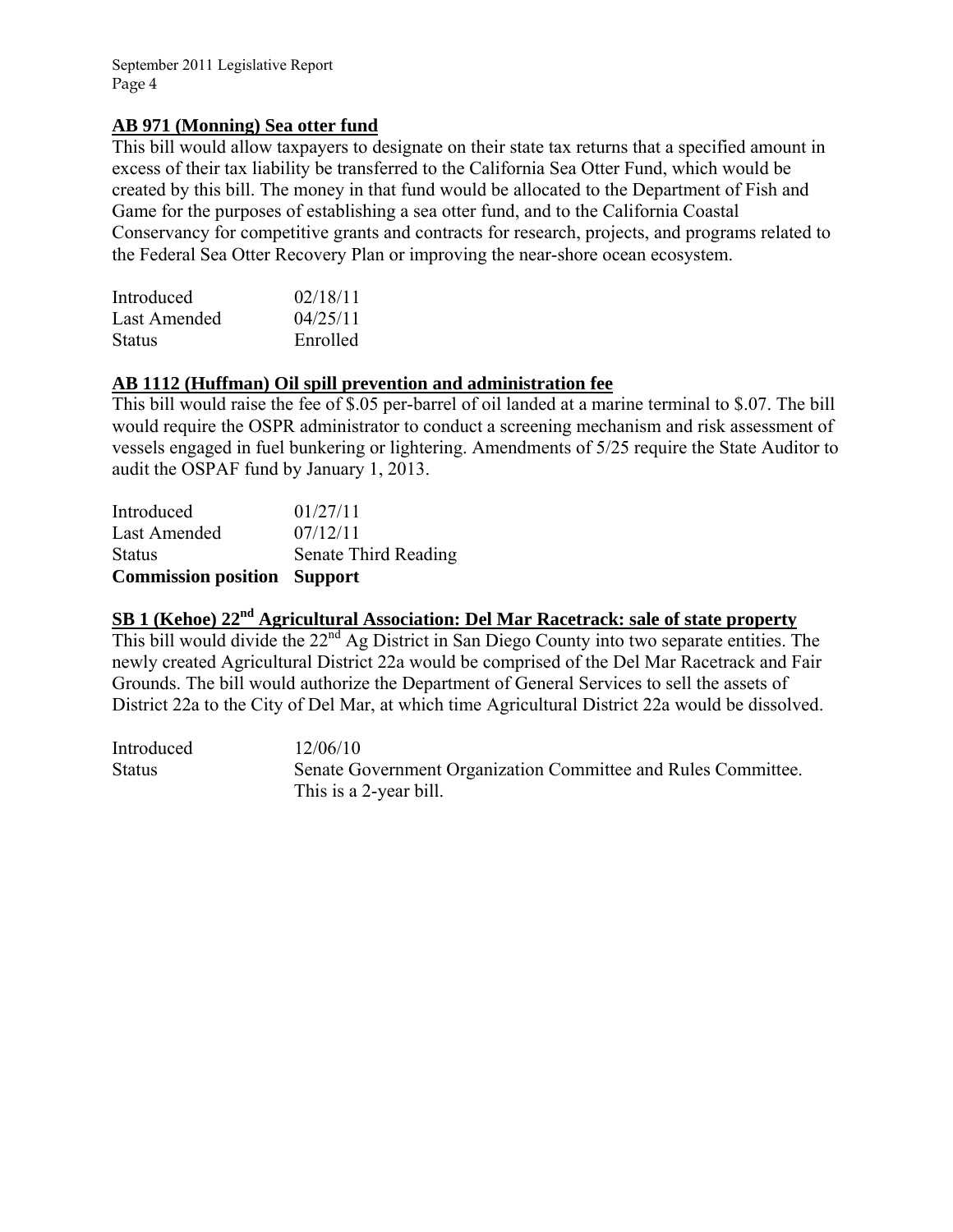#### **SB 366 (Calderon, Pavley) Regulations: agency review**

This bill would require all state agencies, including the Coastal Commission, within 180 days of enactment of the bill, to review and revise/repeal all regulations that are considered duplicative, overlapping, inconsistent or out of date. All agencies, including the Commission, would have to report to the Legislature and the Governor on any actions taken to address this requirement. This bill would also create the "Streamlined Permit Review Team" consisting of the Secretary of Business, Transportation and Housing, the Secretary for Environmental Protection and the Secretary for Natural Resources. Upon request of any applicant, the SPRT would be convene all applicable permitting agencies with jurisdiction over an application, to coordinate actions on permits, eliminate delays, reduce paperwork, and ensure that agencies take action in the earliest feasible timeframe. The bill creates time limits for agencies to review and act on applications. If those timelines are not met, the projects would be deemed approved by operation of law.

| Introduced    | 02/15/11                                                                          |
|---------------|-----------------------------------------------------------------------------------|
| <b>Status</b> | Senate G.O. Committee, hearing postponed by Committee. This is a 2-<br>year bill. |

# **SB 468 (Kehoe) Department of Transportation: capacity-increasing state highway projects: coastal zone**

This bill would proscribe the content of a Public Works Plan prepared by Caltrans or SANDAG for the Highway 5 North Coast Corridor project. Those provisions include, but are not limited to, public access, restoration projects, multimodal, environmental mitigation measures, and community enhancements. It would also require SANDAG to recommend to Caltrans a project no larger than the "8 plus 4" alternative when reviewing the FEIR for the project, and establish a "safe routes to transit" program. It would also require that all bridge and rail lagoon crossings be constructed concurrently to reduce environmental impacts. The bill would require that all multimodal projects, as defined, move forward concurrently with each phase of the capacity increasing projects in the coastal zone. The bill requires consultation with the Coastal Commission and other stakeholders, and authorizes the Commission to utilize Section 30515 for the North Coast Corridor project. Amendments taken 6/29, 7/4 and 7/13 bring the Commission into full support of the bill. Amendments of 8/15 are minor, technical amendments.

| <b>Commission position Support</b> |                                                  |
|------------------------------------|--------------------------------------------------|
| <b>Status</b>                      | Assembly Appropriations Committee, Suspense File |
| Last amended                       | 08/15/11                                         |
| Introduced                         | 02/17/11                                         |